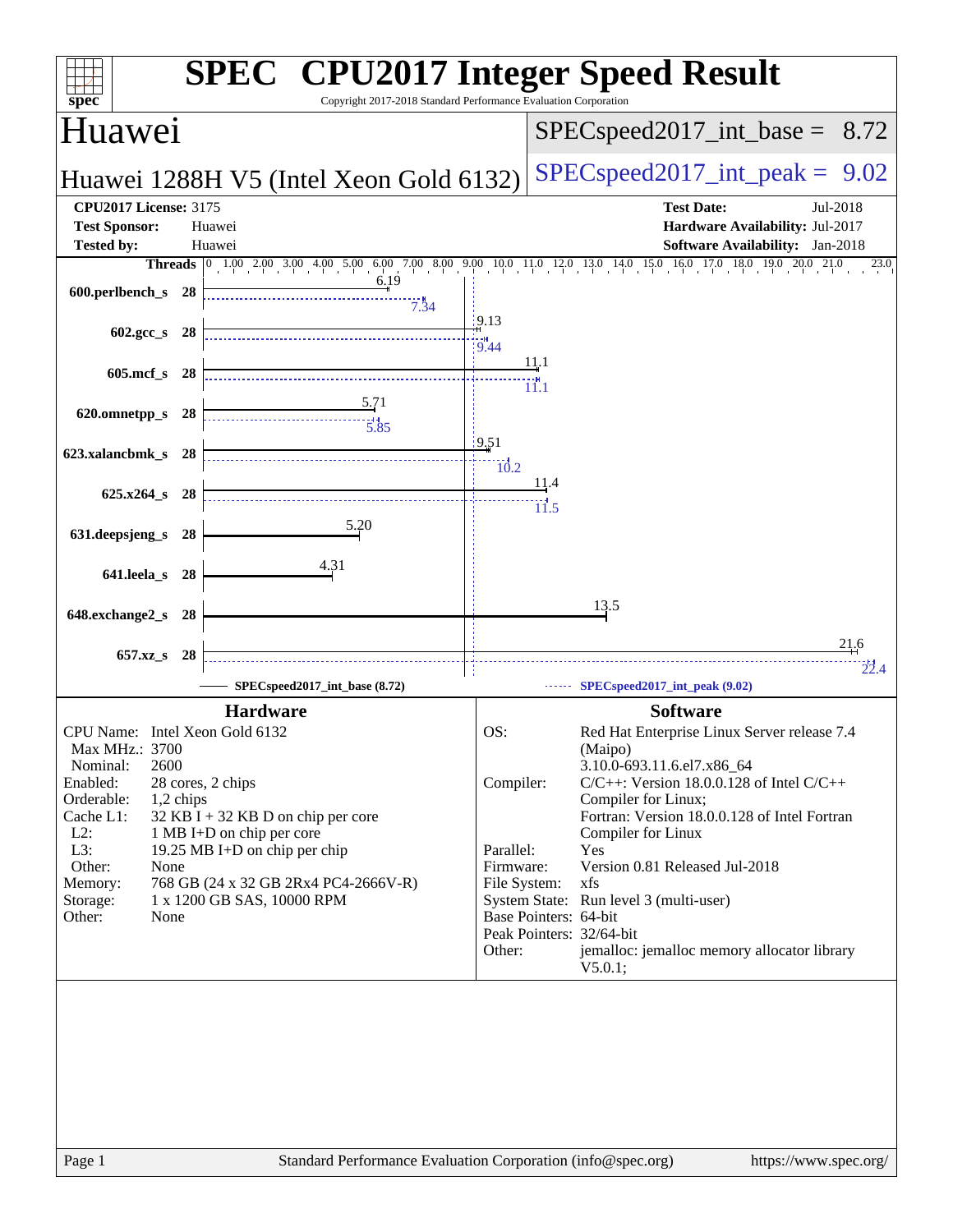

Copyright 2017-2018 Standard Performance Evaluation Corporation

## Huawei

### $SPECspeed2017\_int\_base = 8.72$

Huawei 1288H V5 (Intel Xeon Gold 6132) SPECspeed 2017\_int\_peak =  $9.02$ 

**[CPU2017 License:](http://www.spec.org/auto/cpu2017/Docs/result-fields.html#CPU2017License)** 3175 **[Test Date:](http://www.spec.org/auto/cpu2017/Docs/result-fields.html#TestDate)** Jul-2018 **[Test Sponsor:](http://www.spec.org/auto/cpu2017/Docs/result-fields.html#TestSponsor)** Huawei **[Hardware Availability:](http://www.spec.org/auto/cpu2017/Docs/result-fields.html#HardwareAvailability)** Jul-2017 **[Tested by:](http://www.spec.org/auto/cpu2017/Docs/result-fields.html#Testedby)** Huawei **[Software Availability:](http://www.spec.org/auto/cpu2017/Docs/result-fields.html#SoftwareAvailability)** Jan-2018

### **[Results Table](http://www.spec.org/auto/cpu2017/Docs/result-fields.html#ResultsTable)**

|                                    | <b>Base</b>    |                |       |                | <b>Peak</b> |                |       |                |                |              |                |              |                |              |
|------------------------------------|----------------|----------------|-------|----------------|-------------|----------------|-------|----------------|----------------|--------------|----------------|--------------|----------------|--------------|
| <b>Benchmark</b>                   | <b>Threads</b> | <b>Seconds</b> | Ratio | <b>Seconds</b> | Ratio       | <b>Seconds</b> | Ratio | <b>Threads</b> | <b>Seconds</b> | <b>Ratio</b> | <b>Seconds</b> | <b>Ratio</b> | <b>Seconds</b> | <b>Ratio</b> |
| $600.$ perlbench $_s$              | 28             | 289            | 6.13  | 287            | 6.19        | 287            | 6.19  | 28             | 242            | 7.34         | 243            | 7.32         | 240            | 7.39         |
| $602.\text{gcc}\_\text{s}$         | 28             | 437            | 9.11  | 431            | 9.24        | 436            | 9.13  | 28             | 422            | 9.44         | 425            | 9.37         | 420            | 9.49         |
| $605 \text{.mcf}$ s                | 28             | 424            | 11.1  | 424            | 11.1        | 422            | 11.2  | 28             | 424            | 11.1         | 425            | 1.1          | 421            | 1.2          |
| 620.omnetpp_s                      | 28             | 287            | 5.69  | 285            | 5.73        | 286            | 5.71  | 28             | 279            | 5.85         | 279            | 5.85         | 288            | 5.66         |
| 623.xalancbmk s                    | 28             | 149            | 9.51  | 150            | 9.45        | 148            | 9.57  | 28             | 139            | 10.2         | 139            | 10.2         | 139            | 10.2         |
| 625.x264 s                         | 28             | 154            | 11.4  | 154            | 11.4        | 154            | 11.5  | 28             | 154            | 11.5         | 154            | 11.5         | 154            | 11.5         |
| 631.deepsjeng_s                    | 28             | 276            | 5.20  | 276            | 5.20        | 276            | 5.20  | 28             | 276            | 5.20         | 276            | 5.20         | 276            | 5.20         |
| 641.leela s                        | 28             | 396            | 4.31  | 396            | 4.31        | 396            | 4.31  | 28             | 396            | 4.31         | 396            | 4.31         | 396            | 4.31         |
| 648.exchange2_s                    | 28             | 218            | 13.5  | 219            | 13.5        | 219            | 13.4  | 28             | 218            | 13.5         | 219            | <u>13.5</u>  | 219            | 13.4         |
| $657.xz$ s                         | 28             | 286            | 21.6  | 284            | 21.8        | 286            | 21.6  | 28             | 276            | 22.4         | 279            | 22.2         | 276            | 22.4         |
| $SPECspeed2017$ int base =<br>8.72 |                |                |       |                |             |                |       |                |                |              |                |              |                |              |

**[SPECspeed2017\\_int\\_peak =](http://www.spec.org/auto/cpu2017/Docs/result-fields.html#SPECspeed2017intpeak) 9.02**

Results appear in the [order in which they were run.](http://www.spec.org/auto/cpu2017/Docs/result-fields.html#RunOrder) Bold underlined text [indicates a median measurement](http://www.spec.org/auto/cpu2017/Docs/result-fields.html#Median).

### **[Operating System Notes](http://www.spec.org/auto/cpu2017/Docs/result-fields.html#OperatingSystemNotes)**

Stack size set to unlimited using "ulimit -s unlimited"

### **[General Notes](http://www.spec.org/auto/cpu2017/Docs/result-fields.html#GeneralNotes)**

Environment variables set by runcpu before the start of the run: KMP\_AFFINITY = "granularity=fine,scatter" LD\_LIBRARY\_PATH = "/spec2017/lib/ia32:/spec2017/lib/intel64:/spec2017/je5.0.1-32:/spec2017/je5.0.1-64" OMP\_STACKSIZE = "192M"

 Binaries compiled on a system with 1x Intel Core i7-4790 CPU + 32GB RAM memory using Redhat Enterprise Linux 7.4 Transparent Huge Pages enabled by default Prior to runcpu invocation Filesystem page cache synced and cleared with: sync; echo 3> /proc/sys/vm/drop\_caches jemalloc: configured and built at default for 32bit (i686) and 64bit (x86\_64) targets; jemalloc: built with the RedHat Enterprise 7.4, and the system compiler gcc 4.8.5; jemalloc: sources available from jemalloc.net or <https://github.com/jemalloc/jemalloc/releases> Yes: The test sponsor attests, as of date of publication, that CVE-2017-5754 (Meltdown) is mitigated in the system as tested and documented. Yes: The test sponsor attests, as of date of publication, that CVE-2017-5753 (Spectre variant 1) is mitigated in the system as tested and documented. Yes: The test sponsor attests, as of date of publication, that CVE-2017-5715 (Spectre variant 2) is mitigated in the system as tested and documented.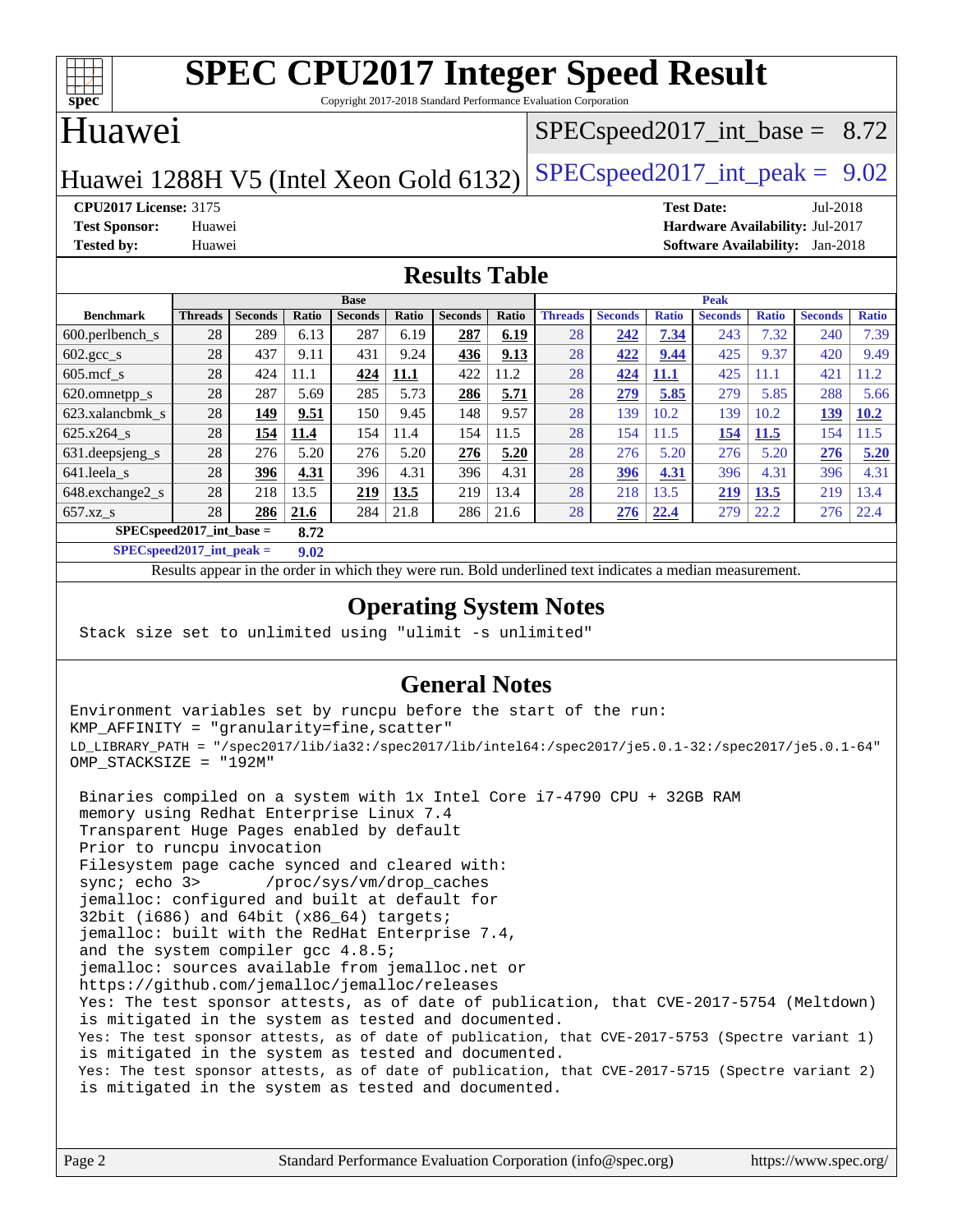

Copyright 2017-2018 Standard Performance Evaluation Corporation

### Huawei

 $SPECspeed2017\_int\_base = 8.72$ 

## Huawei 1288H V5 (Intel Xeon Gold 6132) SPECspeed 2017\_int\_peak =  $9.02$

**[CPU2017 License:](http://www.spec.org/auto/cpu2017/Docs/result-fields.html#CPU2017License)** 3175 **[Test Date:](http://www.spec.org/auto/cpu2017/Docs/result-fields.html#TestDate)** Jul-2018 **[Test Sponsor:](http://www.spec.org/auto/cpu2017/Docs/result-fields.html#TestSponsor)** Huawei **[Hardware Availability:](http://www.spec.org/auto/cpu2017/Docs/result-fields.html#HardwareAvailability)** Jul-2017 **[Tested by:](http://www.spec.org/auto/cpu2017/Docs/result-fields.html#Testedby)** Huawei **[Software Availability:](http://www.spec.org/auto/cpu2017/Docs/result-fields.html#SoftwareAvailability)** Jan-2018

### **[Platform Notes](http://www.spec.org/auto/cpu2017/Docs/result-fields.html#PlatformNotes)**

Page 3 Standard Performance Evaluation Corporation [\(info@spec.org\)](mailto:info@spec.org) <https://www.spec.org/> BIOS configuration: Power Policy Set to Load Balance Hyper-Threading Set to Disable XPT Prefetch Set to Enabled Sysinfo program /spec2017/bin/sysinfo Rev: r5797 of 2017-06-14 96c45e4568ad54c135fd618bcc091c0f running on localhost.localdomain Fri Jul 27 11:44:51 2018 SUT (System Under Test) info as seen by some common utilities. For more information on this section, see <https://www.spec.org/cpu2017/Docs/config.html#sysinfo> From /proc/cpuinfo model name : Intel(R) Xeon(R) Gold 6132 CPU @ 2.60GHz 2 "physical id"s (chips) 28 "processors" cores, siblings (Caution: counting these is hw and system dependent. The following excerpts from /proc/cpuinfo might not be reliable. Use with caution.) cpu cores : 14 siblings : 14 physical 0: cores 0 1 2 3 4 5 6 8 9 10 11 12 13 14 physical 1: cores 0 1 2 3 4 5 6 8 9 10 11 12 13 14 From lscpu: Architecture: x86\_64 CPU op-mode(s): 32-bit, 64-bit Byte Order: Little Endian  $CPU(s):$  28 On-line CPU(s) list: 0-27 Thread(s) per core: 1 Core(s) per socket: 14 Socket(s): 2 NUMA node(s): 2 Vendor ID: GenuineIntel CPU family: 6 Model: 85 Model name:  $Intel(R)$  Xeon(R) Gold 6132 CPU @ 2.60GHz Stepping: 4 CPU MHz: 2601.000 CPU max MHz: 2601.0000 CPU min MHz: 1000.0000 BogoMIPS: 5200.00 Virtualization: VT-x L1d cache: 32K<br>
L1i cache: 32K  $L1i$  cache: L2 cache: 1024K L3 cache: 19712K **(Continued on next page)**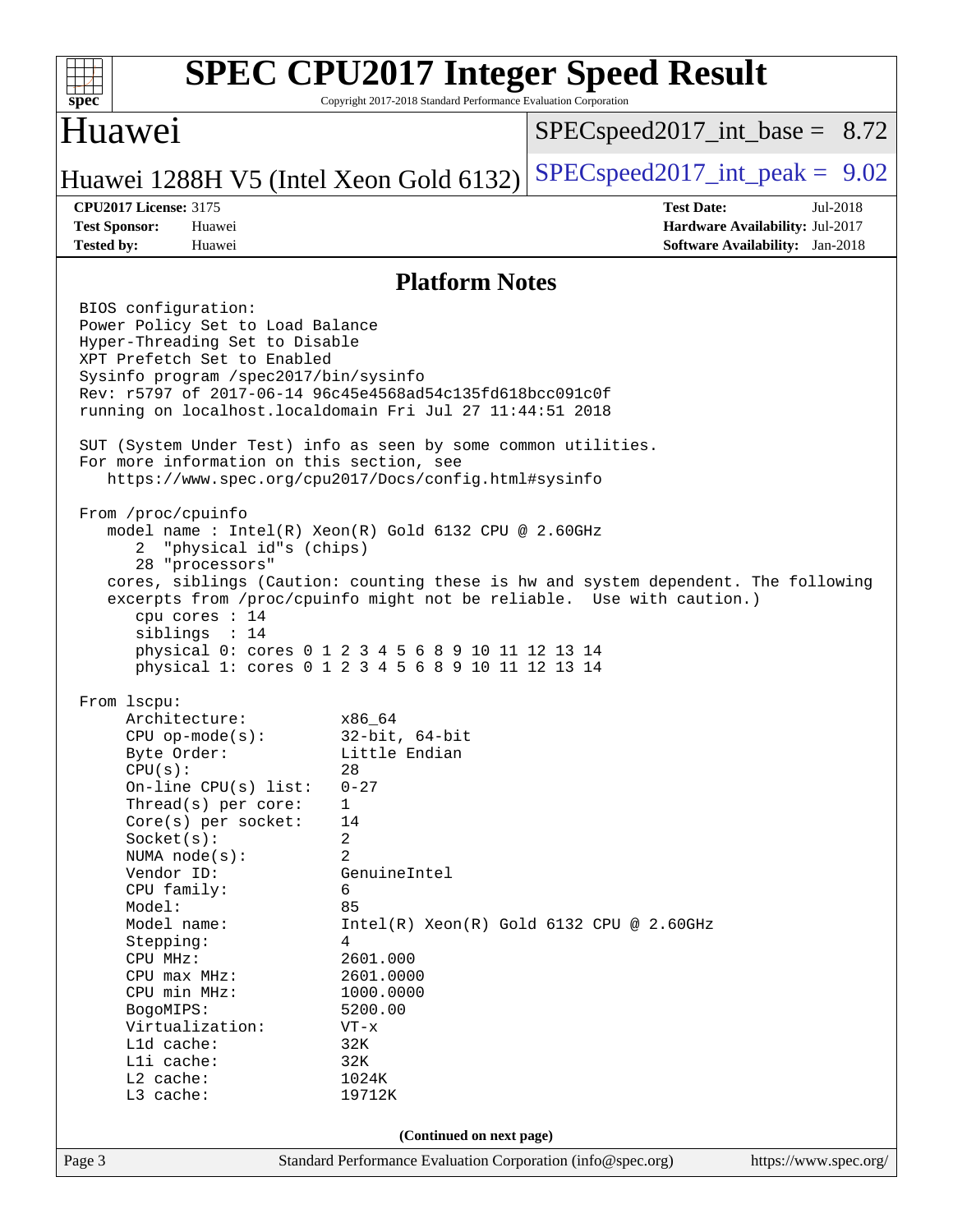| <b>SPEC CPU2017 Integer Speed Result</b>                                                                                                                                                                                                                                                                                                                                                                                                                                                                                                                                                                                                                                                                                                                                                                                                            |                                                                                                            |
|-----------------------------------------------------------------------------------------------------------------------------------------------------------------------------------------------------------------------------------------------------------------------------------------------------------------------------------------------------------------------------------------------------------------------------------------------------------------------------------------------------------------------------------------------------------------------------------------------------------------------------------------------------------------------------------------------------------------------------------------------------------------------------------------------------------------------------------------------------|------------------------------------------------------------------------------------------------------------|
| Spec<br>Copyright 2017-2018 Standard Performance Evaluation Corporation<br>Huawei                                                                                                                                                                                                                                                                                                                                                                                                                                                                                                                                                                                                                                                                                                                                                                   | $SPEC speed2017\_int\_base = 8.72$                                                                         |
| Huawei 1288H V5 (Intel Xeon Gold 6132)                                                                                                                                                                                                                                                                                                                                                                                                                                                                                                                                                                                                                                                                                                                                                                                                              | $SPEC speed2017\_int\_peak = 9.02$                                                                         |
| <b>CPU2017 License: 3175</b><br><b>Test Sponsor:</b><br>Huawei<br><b>Tested by:</b><br>Huawei                                                                                                                                                                                                                                                                                                                                                                                                                                                                                                                                                                                                                                                                                                                                                       | <b>Test Date:</b><br>Jul-2018<br>Hardware Availability: Jul-2017<br><b>Software Availability:</b> Jan-2018 |
| <b>Platform Notes (Continued)</b>                                                                                                                                                                                                                                                                                                                                                                                                                                                                                                                                                                                                                                                                                                                                                                                                                   |                                                                                                            |
| NUMA node0 CPU(s):<br>$0 - 13$<br>$14 - 27$<br>NUMA nodel CPU(s):<br>Flags:<br>pat pse36 clflush dts acpi mmx fxsr sse sse2 ss ht tm pbe syscall nx pdpe1gb rdtscp<br>lm constant_tsc art arch_perfmon pebs bts rep_good nopl xtopology nonstop_tsc<br>aperfmperf eagerfpu pni pclmulqdq dtes64 ds_cpl vmx smx est tm2 ssse3 fma cx16 xtpr<br>pdcm pcid dca sse4_1 sse4_2 x2apic movbe popcnt tsc_deadline_timer aes xsave avx<br>f16c rdrand lahf_lm abm 3dnowprefetch epb cat_13 cdp_13 invpcid_single intel_pt<br>spec_ctrl ibpb_support tpr_shadow vnmi flexpriority ept vpid fsgsbase tsc_adjust<br>bmil hle avx2 smep bmi2 erms invpcid rtm cqm mpx rdt_a avx512f avx512dq rdseed adx<br>smap clflushopt clwb avx512cd avx512bw avx512vl xsaveopt xsavec xgetbvl cqm_llc<br>cqm_occup_llc cqm_mbm_total cqm_mbm_local dtherm ida arat pln pts | fpu vme de pse tsc msr pae mce cx8 apic sep mtrr pge mca cmov                                              |
| /proc/cpuinfo cache data<br>cache size : 19712 KB                                                                                                                                                                                                                                                                                                                                                                                                                                                                                                                                                                                                                                                                                                                                                                                                   |                                                                                                            |
| From numactl --hardware WARNING: a numactl 'node' might or might not correspond to a<br>physical chip.<br>$available: 2 nodes (0-1)$<br>node 0 cpus: 0 1 2 3 4 5 6 7 8 9 10 11 12 13<br>node 0 size: 391349 MB<br>node 0 free: 377068 MB<br>node 1 cpus: 14 15 16 17 18 19 20 21 22 23 24 25 26 27<br>node 1 size: 393216 MB<br>node 1 free: 382664 MB<br>node distances:<br>1<br>node<br>0<br>0:<br>10<br>21<br>1:<br>21<br>10                                                                                                                                                                                                                                                                                                                                                                                                                     |                                                                                                            |
| From /proc/meminfo<br>MemTotal:<br>790512260 kB<br>0<br>HugePages_Total:<br>Hugepagesize:<br>2048 kB                                                                                                                                                                                                                                                                                                                                                                                                                                                                                                                                                                                                                                                                                                                                                |                                                                                                            |
| From /etc/*release* /etc/*version*<br>os-release:<br>NAME="Red Hat Enterprise Linux Server"<br>VERSION="7.4 (Maipo)"<br>$ID="rhe1"$<br>ID_LIKE="fedora"<br>VARIANT="Server"<br>VARIANT_ID="server"<br>VERSION_ID="7.4"<br>PRETTY_NAME="Red Hat Enterprise Linux Server 7.4 (Maipo)"<br>redhat-release: Red Hat Enterprise Linux Server release 7.4 (Maipo)<br>system-release: Red Hat Enterprise Linux Server release 7.4 (Maipo)                                                                                                                                                                                                                                                                                                                                                                                                                   |                                                                                                            |
| (Continued on next page)                                                                                                                                                                                                                                                                                                                                                                                                                                                                                                                                                                                                                                                                                                                                                                                                                            |                                                                                                            |
| Standard Performance Evaluation Corporation (info@spec.org)<br>Page 4                                                                                                                                                                                                                                                                                                                                                                                                                                                                                                                                                                                                                                                                                                                                                                               | https://www.spec.org/                                                                                      |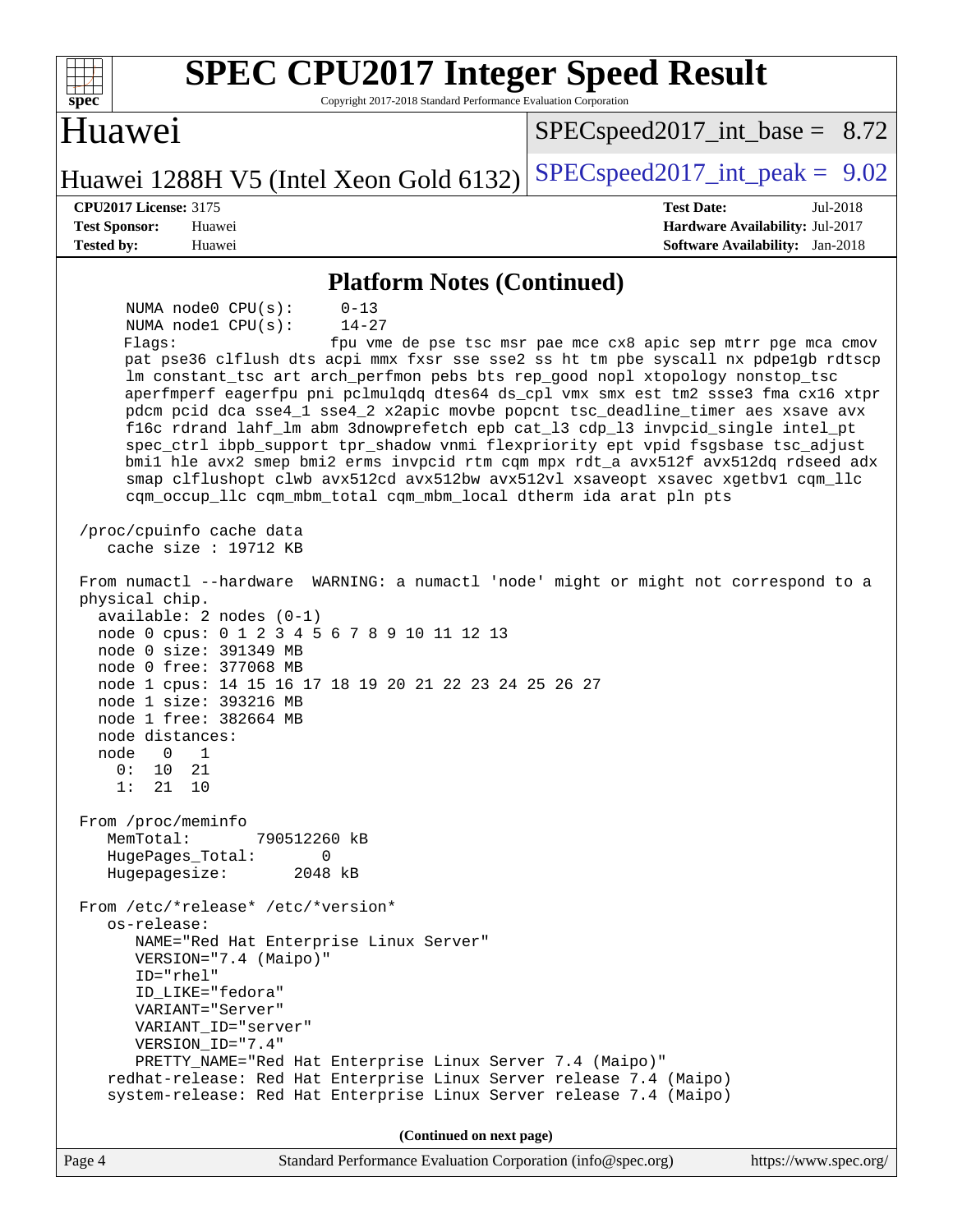| $spec^*$             |                              | <b>SPEC CPU2017 Integer Speed Result</b><br>Copyright 2017-2018 Standard Performance Evaluation Corporation |                                        |  |
|----------------------|------------------------------|-------------------------------------------------------------------------------------------------------------|----------------------------------------|--|
|                      | Huawei                       |                                                                                                             | $SPEC speed2017\_int\_base = 8.72$     |  |
|                      |                              | Huawei 1288H V5 (Intel Xeon Gold 6132)                                                                      | $SPEC speed2017\_int\_peak = 9.02$     |  |
|                      | <b>CPU2017 License: 3175</b> |                                                                                                             | <b>Test Date:</b><br>Jul-2018          |  |
| <b>Test Sponsor:</b> |                              | Huawei                                                                                                      | Hardware Availability: Jul-2017        |  |
| <b>Tested by:</b>    |                              | Huawei                                                                                                      | <b>Software Availability:</b> Jan-2018 |  |

#### **[Platform Notes \(Continued\)](http://www.spec.org/auto/cpu2017/Docs/result-fields.html#PlatformNotes)**

system-release-cpe: cpe:/o:redhat:enterprise\_linux:7.4:ga:server

uname -a:

 Linux localhost.localdomain 3.10.0-693.11.6.el7.x86\_64 #1 SMP Thu Dec 28 14:23:39 EST 2017 x86\_64 x86\_64 x86\_64 GNU/Linux

run-level 3 Jul 27 01:30

 SPEC is set to: /spec2017 Filesystem Type Size Used Avail Use% Mounted on /dev/sda2 xfs 781G 95G 687G 13% /

 Additional information from dmidecode follows. WARNING: Use caution when you interpret this section. The 'dmidecode' program reads system data which is "intended to allow hardware to be accurately determined", but the intent may not be met, as there are frequent changes to hardware, firmware, and the "DMTF SMBIOS" standard. BIOS INSYDE Corp. 0.81 07/02/2018 Memory: 24x Samsung M393A4K40BB2-CTD 32 GB 2 rank 2666

(End of data from sysinfo program)

#### **[Compiler Version Notes](http://www.spec.org/auto/cpu2017/Docs/result-fields.html#CompilerVersionNotes)**

| icpc (ICC) 18.0.0 20170811<br>Copyright (C) 1985-2017 Intel Corporation. All rights reserved.<br>(Continued on next page) |  |
|---------------------------------------------------------------------------------------------------------------------------|--|
|                                                                                                                           |  |
|                                                                                                                           |  |
| CXXC 620.omnetpp $s(base)$ 623.xalancbmk $s(base)$ 631.deepsjeng $s(base)$<br>641.leela s(base)                           |  |
| icc (ICC) 18.0.0 20170811<br>Copyright (C) 1985-2017 Intel Corporation. All rights reserved.                              |  |
| $600. perlbench_s (peak) 602. gcc_s (peak) 605. mcf_s (peak) 657. xz_s (peak)$<br>CC.                                     |  |
| icc (ICC) 18.0.0 20170811<br>Copyright (C) 1985-2017 Intel Corporation. All rights reserved.                              |  |
| 600.perlbench_s(base) 602.gcc_s(base) 605.mcf_s(base) 625.x264_s(base,<br>CC.<br>$peak)$ 657.xz $s(base)$                 |  |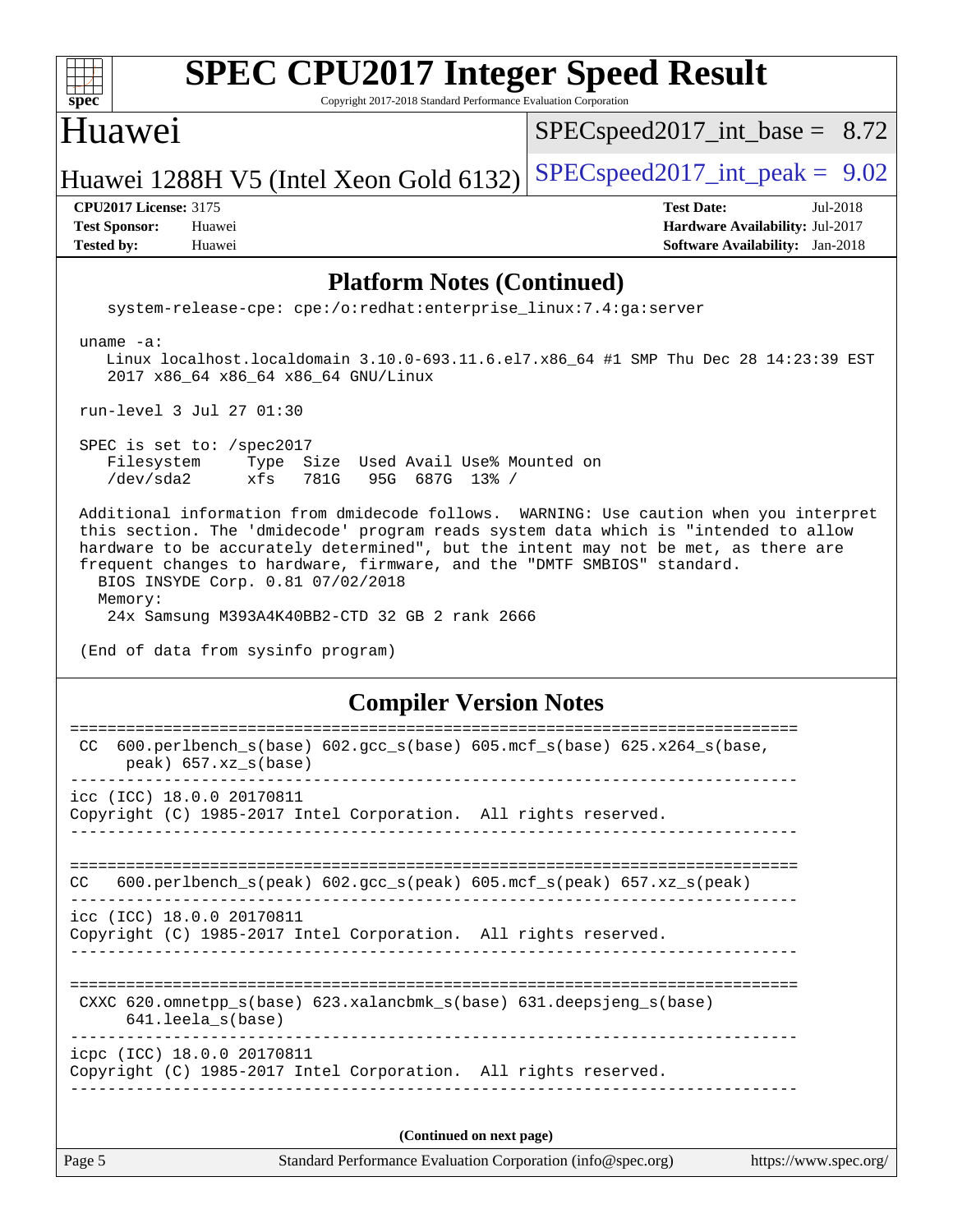

Copyright 2017-2018 Standard Performance Evaluation Corporation

### Huawei

[SPECspeed2017\\_int\\_base =](http://www.spec.org/auto/cpu2017/Docs/result-fields.html#SPECspeed2017intbase) 8.72

Huawei 1288H V5 (Intel Xeon Gold 6132) [SPECspeed2017\\_int\\_peak =](http://www.spec.org/auto/cpu2017/Docs/result-fields.html#SPECspeed2017intpeak)  $9.02$ 

**[CPU2017 License:](http://www.spec.org/auto/cpu2017/Docs/result-fields.html#CPU2017License)** 3175 **[Test Date:](http://www.spec.org/auto/cpu2017/Docs/result-fields.html#TestDate)** Jul-2018 **[Test Sponsor:](http://www.spec.org/auto/cpu2017/Docs/result-fields.html#TestSponsor)** Huawei **[Hardware Availability:](http://www.spec.org/auto/cpu2017/Docs/result-fields.html#HardwareAvailability)** Jul-2017 **[Tested by:](http://www.spec.org/auto/cpu2017/Docs/result-fields.html#Testedby)** Huawei **[Software Availability:](http://www.spec.org/auto/cpu2017/Docs/result-fields.html#SoftwareAvailability)** Jan-2018

### **[Compiler Version Notes \(Continued\)](http://www.spec.org/auto/cpu2017/Docs/result-fields.html#CompilerVersionNotes)**

| CXXC $620.\text{omnetpp_s}(\text{peak})$ $623.\text{xalancbmk_s}(\text{peak})$ $631.\text{deepsjeng_s}(\text{peak})$<br>$641.$ leela $s$ (peak)<br>__________________________ |
|-------------------------------------------------------------------------------------------------------------------------------------------------------------------------------|
| icpc (ICC) 18.0.0 20170811<br>Copyright (C) 1985-2017 Intel Corporation. All rights reserved.                                                                                 |
| FC 648.exchange2 s(base, peak)                                                                                                                                                |
| ifort (IFORT) 18.0.0 20170811<br>Copyright (C) 1985-2017 Intel Corporation. All rights reserved.                                                                              |

------------------------------------------------------------------------------

## **[Base Compiler Invocation](http://www.spec.org/auto/cpu2017/Docs/result-fields.html#BaseCompilerInvocation)**

[C benchmarks](http://www.spec.org/auto/cpu2017/Docs/result-fields.html#Cbenchmarks): [icc](http://www.spec.org/cpu2017/results/res2018q3/cpu2017-20180731-08025.flags.html#user_CCbase_intel_icc_18.0_66fc1ee009f7361af1fbd72ca7dcefbb700085f36577c54f309893dd4ec40d12360134090235512931783d35fd58c0460139e722d5067c5574d8eaf2b3e37e92)

[C++ benchmarks:](http://www.spec.org/auto/cpu2017/Docs/result-fields.html#CXXbenchmarks) [icpc](http://www.spec.org/cpu2017/results/res2018q3/cpu2017-20180731-08025.flags.html#user_CXXbase_intel_icpc_18.0_c510b6838c7f56d33e37e94d029a35b4a7bccf4766a728ee175e80a419847e808290a9b78be685c44ab727ea267ec2f070ec5dc83b407c0218cded6866a35d07)

[Fortran benchmarks](http://www.spec.org/auto/cpu2017/Docs/result-fields.html#Fortranbenchmarks): [ifort](http://www.spec.org/cpu2017/results/res2018q3/cpu2017-20180731-08025.flags.html#user_FCbase_intel_ifort_18.0_8111460550e3ca792625aed983ce982f94888b8b503583aa7ba2b8303487b4d8a21a13e7191a45c5fd58ff318f48f9492884d4413fa793fd88dd292cad7027ca)

## **[Base Portability Flags](http://www.spec.org/auto/cpu2017/Docs/result-fields.html#BasePortabilityFlags)**

 600.perlbench\_s: [-DSPEC\\_LP64](http://www.spec.org/cpu2017/results/res2018q3/cpu2017-20180731-08025.flags.html#b600.perlbench_s_basePORTABILITY_DSPEC_LP64) [-DSPEC\\_LINUX\\_X64](http://www.spec.org/cpu2017/results/res2018q3/cpu2017-20180731-08025.flags.html#b600.perlbench_s_baseCPORTABILITY_DSPEC_LINUX_X64) 602.gcc\_s: [-DSPEC\\_LP64](http://www.spec.org/cpu2017/results/res2018q3/cpu2017-20180731-08025.flags.html#suite_basePORTABILITY602_gcc_s_DSPEC_LP64) 605.mcf\_s: [-DSPEC\\_LP64](http://www.spec.org/cpu2017/results/res2018q3/cpu2017-20180731-08025.flags.html#suite_basePORTABILITY605_mcf_s_DSPEC_LP64) 620.omnetpp\_s: [-DSPEC\\_LP64](http://www.spec.org/cpu2017/results/res2018q3/cpu2017-20180731-08025.flags.html#suite_basePORTABILITY620_omnetpp_s_DSPEC_LP64) 623.xalancbmk\_s: [-DSPEC\\_LP64](http://www.spec.org/cpu2017/results/res2018q3/cpu2017-20180731-08025.flags.html#suite_basePORTABILITY623_xalancbmk_s_DSPEC_LP64) [-DSPEC\\_LINUX](http://www.spec.org/cpu2017/results/res2018q3/cpu2017-20180731-08025.flags.html#b623.xalancbmk_s_baseCXXPORTABILITY_DSPEC_LINUX) 625.x264\_s: [-DSPEC\\_LP64](http://www.spec.org/cpu2017/results/res2018q3/cpu2017-20180731-08025.flags.html#suite_basePORTABILITY625_x264_s_DSPEC_LP64) 631.deepsjeng\_s: [-DSPEC\\_LP64](http://www.spec.org/cpu2017/results/res2018q3/cpu2017-20180731-08025.flags.html#suite_basePORTABILITY631_deepsjeng_s_DSPEC_LP64) 641.leela\_s: [-DSPEC\\_LP64](http://www.spec.org/cpu2017/results/res2018q3/cpu2017-20180731-08025.flags.html#suite_basePORTABILITY641_leela_s_DSPEC_LP64) 648.exchange2\_s: [-DSPEC\\_LP64](http://www.spec.org/cpu2017/results/res2018q3/cpu2017-20180731-08025.flags.html#suite_basePORTABILITY648_exchange2_s_DSPEC_LP64) 657.xz\_s: [-DSPEC\\_LP64](http://www.spec.org/cpu2017/results/res2018q3/cpu2017-20180731-08025.flags.html#suite_basePORTABILITY657_xz_s_DSPEC_LP64)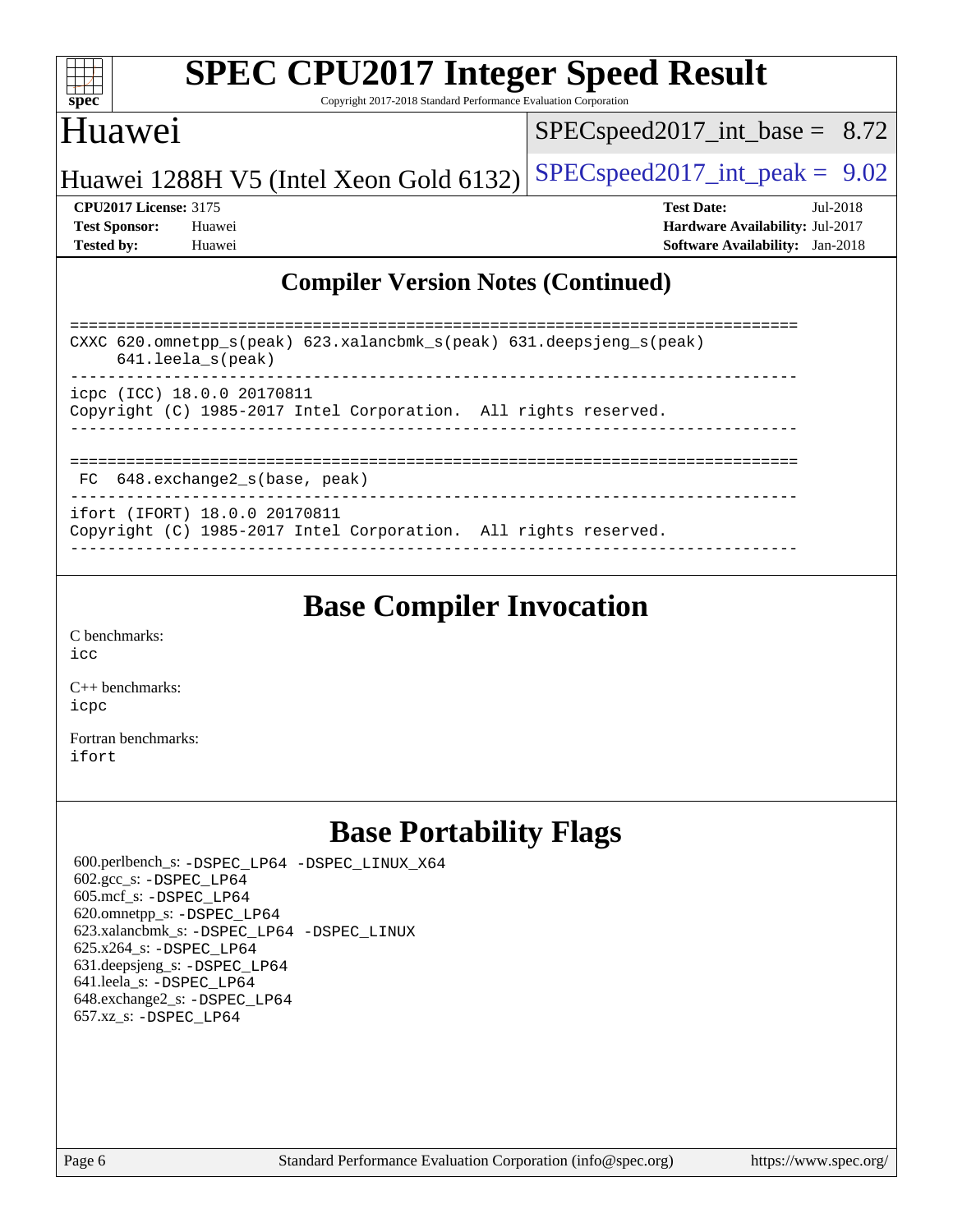#### $+\ +$ **[spec](http://www.spec.org/)**

# **[SPEC CPU2017 Integer Speed Result](http://www.spec.org/auto/cpu2017/Docs/result-fields.html#SPECCPU2017IntegerSpeedResult)**

Copyright 2017-2018 Standard Performance Evaluation Corporation

## Huawei

 $SPECspeed2017\_int\_base = 8.72$ 

Huawei 1288H V5 (Intel Xeon Gold 6132) [SPECspeed2017\\_int\\_peak =](http://www.spec.org/auto/cpu2017/Docs/result-fields.html#SPECspeed2017intpeak)  $9.02$ 

**[Tested by:](http://www.spec.org/auto/cpu2017/Docs/result-fields.html#Testedby)** Huawei **[Software Availability:](http://www.spec.org/auto/cpu2017/Docs/result-fields.html#SoftwareAvailability)** Jan-2018

**[CPU2017 License:](http://www.spec.org/auto/cpu2017/Docs/result-fields.html#CPU2017License)** 3175 **[Test Date:](http://www.spec.org/auto/cpu2017/Docs/result-fields.html#TestDate)** Jul-2018 **[Test Sponsor:](http://www.spec.org/auto/cpu2017/Docs/result-fields.html#TestSponsor)** Huawei **[Hardware Availability:](http://www.spec.org/auto/cpu2017/Docs/result-fields.html#HardwareAvailability)** Jul-2017

## **[Base Optimization Flags](http://www.spec.org/auto/cpu2017/Docs/result-fields.html#BaseOptimizationFlags)**

#### [C benchmarks](http://www.spec.org/auto/cpu2017/Docs/result-fields.html#Cbenchmarks):

[-Wl,-z,muldefs](http://www.spec.org/cpu2017/results/res2018q3/cpu2017-20180731-08025.flags.html#user_CCbase_link_force_multiple1_b4cbdb97b34bdee9ceefcfe54f4c8ea74255f0b02a4b23e853cdb0e18eb4525ac79b5a88067c842dd0ee6996c24547a27a4b99331201badda8798ef8a743f577) [-xCORE-AVX2](http://www.spec.org/cpu2017/results/res2018q3/cpu2017-20180731-08025.flags.html#user_CCbase_f-xCORE-AVX2) [-ipo](http://www.spec.org/cpu2017/results/res2018q3/cpu2017-20180731-08025.flags.html#user_CCbase_f-ipo) [-O3](http://www.spec.org/cpu2017/results/res2018q3/cpu2017-20180731-08025.flags.html#user_CCbase_f-O3) [-no-prec-div](http://www.spec.org/cpu2017/results/res2018q3/cpu2017-20180731-08025.flags.html#user_CCbase_f-no-prec-div) [-qopt-mem-layout-trans=3](http://www.spec.org/cpu2017/results/res2018q3/cpu2017-20180731-08025.flags.html#user_CCbase_f-qopt-mem-layout-trans_de80db37974c74b1f0e20d883f0b675c88c3b01e9d123adea9b28688d64333345fb62bc4a798493513fdb68f60282f9a726aa07f478b2f7113531aecce732043) [-qopenmp](http://www.spec.org/cpu2017/results/res2018q3/cpu2017-20180731-08025.flags.html#user_CCbase_qopenmp_16be0c44f24f464004c6784a7acb94aca937f053568ce72f94b139a11c7c168634a55f6653758ddd83bcf7b8463e8028bb0b48b77bcddc6b78d5d95bb1df2967) [-DSPEC\\_OPENMP](http://www.spec.org/cpu2017/results/res2018q3/cpu2017-20180731-08025.flags.html#suite_CCbase_DSPEC_OPENMP) [-L/usr/local/je5.0.1-64/lib](http://www.spec.org/cpu2017/results/res2018q3/cpu2017-20180731-08025.flags.html#user_CCbase_jemalloc_link_path64_4b10a636b7bce113509b17f3bd0d6226c5fb2346b9178c2d0232c14f04ab830f976640479e5c33dc2bcbbdad86ecfb6634cbbd4418746f06f368b512fced5394) [-ljemalloc](http://www.spec.org/cpu2017/results/res2018q3/cpu2017-20180731-08025.flags.html#user_CCbase_jemalloc_link_lib_d1249b907c500fa1c0672f44f562e3d0f79738ae9e3c4a9c376d49f265a04b9c99b167ecedbf6711b3085be911c67ff61f150a17b3472be731631ba4d0471706)

[C++ benchmarks](http://www.spec.org/auto/cpu2017/Docs/result-fields.html#CXXbenchmarks):

[-Wl,-z,muldefs](http://www.spec.org/cpu2017/results/res2018q3/cpu2017-20180731-08025.flags.html#user_CXXbase_link_force_multiple1_b4cbdb97b34bdee9ceefcfe54f4c8ea74255f0b02a4b23e853cdb0e18eb4525ac79b5a88067c842dd0ee6996c24547a27a4b99331201badda8798ef8a743f577) [-xCORE-AVX2](http://www.spec.org/cpu2017/results/res2018q3/cpu2017-20180731-08025.flags.html#user_CXXbase_f-xCORE-AVX2) [-ipo](http://www.spec.org/cpu2017/results/res2018q3/cpu2017-20180731-08025.flags.html#user_CXXbase_f-ipo) [-O3](http://www.spec.org/cpu2017/results/res2018q3/cpu2017-20180731-08025.flags.html#user_CXXbase_f-O3) [-no-prec-div](http://www.spec.org/cpu2017/results/res2018q3/cpu2017-20180731-08025.flags.html#user_CXXbase_f-no-prec-div) [-qopt-mem-layout-trans=3](http://www.spec.org/cpu2017/results/res2018q3/cpu2017-20180731-08025.flags.html#user_CXXbase_f-qopt-mem-layout-trans_de80db37974c74b1f0e20d883f0b675c88c3b01e9d123adea9b28688d64333345fb62bc4a798493513fdb68f60282f9a726aa07f478b2f7113531aecce732043) [-L/usr/local/je5.0.1-64/lib](http://www.spec.org/cpu2017/results/res2018q3/cpu2017-20180731-08025.flags.html#user_CXXbase_jemalloc_link_path64_4b10a636b7bce113509b17f3bd0d6226c5fb2346b9178c2d0232c14f04ab830f976640479e5c33dc2bcbbdad86ecfb6634cbbd4418746f06f368b512fced5394) [-ljemalloc](http://www.spec.org/cpu2017/results/res2018q3/cpu2017-20180731-08025.flags.html#user_CXXbase_jemalloc_link_lib_d1249b907c500fa1c0672f44f562e3d0f79738ae9e3c4a9c376d49f265a04b9c99b167ecedbf6711b3085be911c67ff61f150a17b3472be731631ba4d0471706)

[Fortran benchmarks:](http://www.spec.org/auto/cpu2017/Docs/result-fields.html#Fortranbenchmarks)

[-Wl,-z,muldefs](http://www.spec.org/cpu2017/results/res2018q3/cpu2017-20180731-08025.flags.html#user_FCbase_link_force_multiple1_b4cbdb97b34bdee9ceefcfe54f4c8ea74255f0b02a4b23e853cdb0e18eb4525ac79b5a88067c842dd0ee6996c24547a27a4b99331201badda8798ef8a743f577) [-xCORE-AVX2](http://www.spec.org/cpu2017/results/res2018q3/cpu2017-20180731-08025.flags.html#user_FCbase_f-xCORE-AVX2) [-ipo](http://www.spec.org/cpu2017/results/res2018q3/cpu2017-20180731-08025.flags.html#user_FCbase_f-ipo) [-O3](http://www.spec.org/cpu2017/results/res2018q3/cpu2017-20180731-08025.flags.html#user_FCbase_f-O3) [-no-prec-div](http://www.spec.org/cpu2017/results/res2018q3/cpu2017-20180731-08025.flags.html#user_FCbase_f-no-prec-div) [-qopt-mem-layout-trans=3](http://www.spec.org/cpu2017/results/res2018q3/cpu2017-20180731-08025.flags.html#user_FCbase_f-qopt-mem-layout-trans_de80db37974c74b1f0e20d883f0b675c88c3b01e9d123adea9b28688d64333345fb62bc4a798493513fdb68f60282f9a726aa07f478b2f7113531aecce732043) [-nostandard-realloc-lhs](http://www.spec.org/cpu2017/results/res2018q3/cpu2017-20180731-08025.flags.html#user_FCbase_f_2003_std_realloc_82b4557e90729c0f113870c07e44d33d6f5a304b4f63d4c15d2d0f1fab99f5daaed73bdb9275d9ae411527f28b936061aa8b9c8f2d63842963b95c9dd6426b8a) [-align array32byte](http://www.spec.org/cpu2017/results/res2018q3/cpu2017-20180731-08025.flags.html#user_FCbase_align_array32byte_b982fe038af199962ba9a80c053b8342c548c85b40b8e86eb3cc33dee0d7986a4af373ac2d51c3f7cf710a18d62fdce2948f201cd044323541f22fc0fffc51b6) [-L/usr/local/je5.0.1-64/lib](http://www.spec.org/cpu2017/results/res2018q3/cpu2017-20180731-08025.flags.html#user_FCbase_jemalloc_link_path64_4b10a636b7bce113509b17f3bd0d6226c5fb2346b9178c2d0232c14f04ab830f976640479e5c33dc2bcbbdad86ecfb6634cbbd4418746f06f368b512fced5394) [-ljemalloc](http://www.spec.org/cpu2017/results/res2018q3/cpu2017-20180731-08025.flags.html#user_FCbase_jemalloc_link_lib_d1249b907c500fa1c0672f44f562e3d0f79738ae9e3c4a9c376d49f265a04b9c99b167ecedbf6711b3085be911c67ff61f150a17b3472be731631ba4d0471706)

## **[Base Other Flags](http://www.spec.org/auto/cpu2017/Docs/result-fields.html#BaseOtherFlags)**

[C benchmarks](http://www.spec.org/auto/cpu2017/Docs/result-fields.html#Cbenchmarks):  $-m64$   $-std=cl1$ 

[C++ benchmarks:](http://www.spec.org/auto/cpu2017/Docs/result-fields.html#CXXbenchmarks)  $-m64$ 

[Fortran benchmarks](http://www.spec.org/auto/cpu2017/Docs/result-fields.html#Fortranbenchmarks): [-m64](http://www.spec.org/cpu2017/results/res2018q3/cpu2017-20180731-08025.flags.html#user_FCbase_intel_intel64_18.0_af43caccfc8ded86e7699f2159af6efc7655f51387b94da716254467f3c01020a5059329e2569e4053f409e7c9202a7efc638f7a6d1ffb3f52dea4a3e31d82ab)

## **[Peak Compiler Invocation](http://www.spec.org/auto/cpu2017/Docs/result-fields.html#PeakCompilerInvocation)**

[C benchmarks](http://www.spec.org/auto/cpu2017/Docs/result-fields.html#Cbenchmarks): [icc](http://www.spec.org/cpu2017/results/res2018q3/cpu2017-20180731-08025.flags.html#user_CCpeak_intel_icc_18.0_66fc1ee009f7361af1fbd72ca7dcefbb700085f36577c54f309893dd4ec40d12360134090235512931783d35fd58c0460139e722d5067c5574d8eaf2b3e37e92)

[C++ benchmarks:](http://www.spec.org/auto/cpu2017/Docs/result-fields.html#CXXbenchmarks) [icpc](http://www.spec.org/cpu2017/results/res2018q3/cpu2017-20180731-08025.flags.html#user_CXXpeak_intel_icpc_18.0_c510b6838c7f56d33e37e94d029a35b4a7bccf4766a728ee175e80a419847e808290a9b78be685c44ab727ea267ec2f070ec5dc83b407c0218cded6866a35d07)

[Fortran benchmarks](http://www.spec.org/auto/cpu2017/Docs/result-fields.html#Fortranbenchmarks): [ifort](http://www.spec.org/cpu2017/results/res2018q3/cpu2017-20180731-08025.flags.html#user_FCpeak_intel_ifort_18.0_8111460550e3ca792625aed983ce982f94888b8b503583aa7ba2b8303487b4d8a21a13e7191a45c5fd58ff318f48f9492884d4413fa793fd88dd292cad7027ca)

## **[Peak Portability Flags](http://www.spec.org/auto/cpu2017/Docs/result-fields.html#PeakPortabilityFlags)**

600.perlbench\_s: [-DSPEC\\_LP64](http://www.spec.org/cpu2017/results/res2018q3/cpu2017-20180731-08025.flags.html#b600.perlbench_s_peakPORTABILITY_DSPEC_LP64) [-DSPEC\\_LINUX\\_X64](http://www.spec.org/cpu2017/results/res2018q3/cpu2017-20180731-08025.flags.html#b600.perlbench_s_peakCPORTABILITY_DSPEC_LINUX_X64)

**(Continued on next page)**

Page 7 Standard Performance Evaluation Corporation [\(info@spec.org\)](mailto:info@spec.org) <https://www.spec.org/>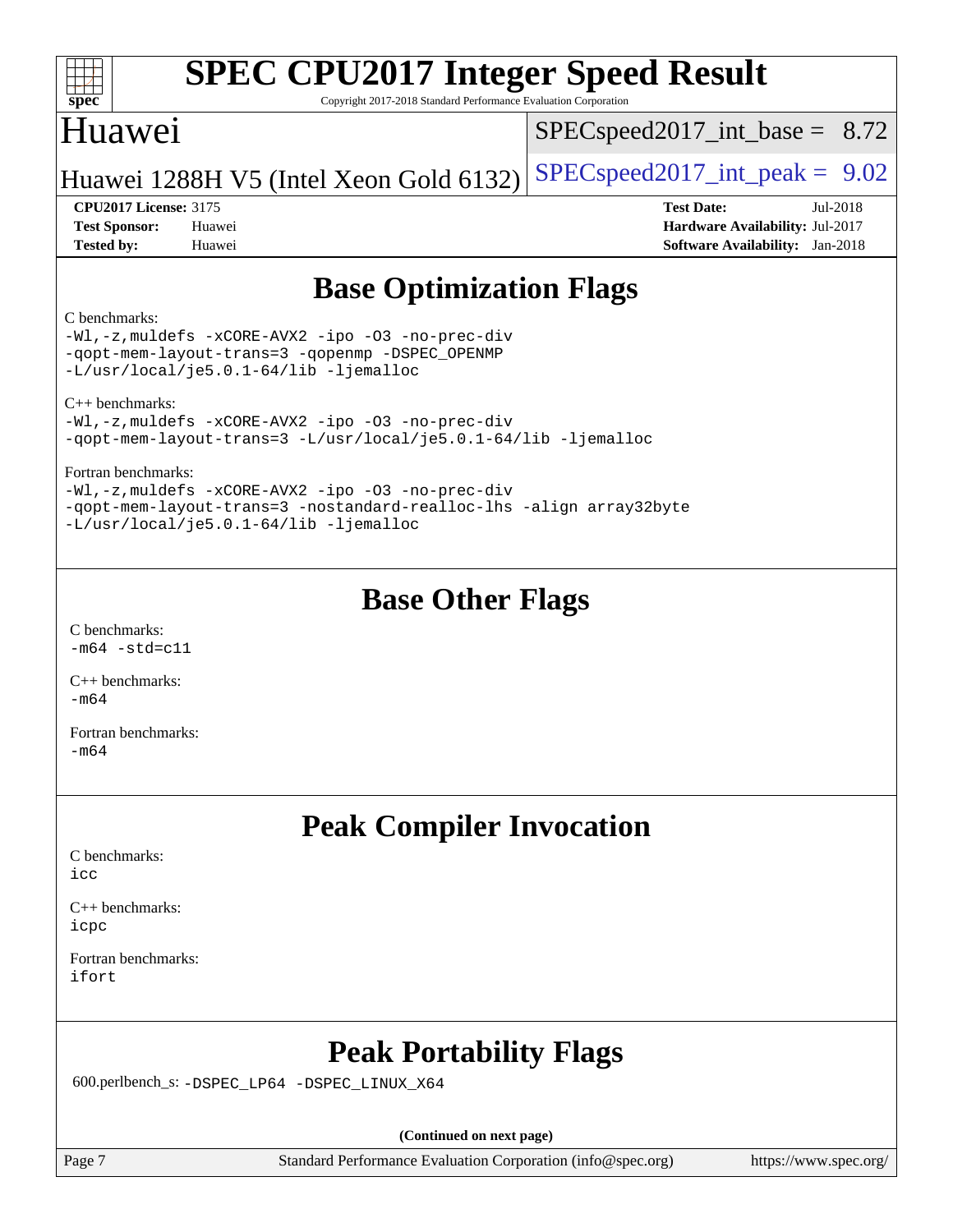

Copyright 2017-2018 Standard Performance Evaluation Corporation

## Huawei

 $SPECspeed2017\_int\_base = 8.72$ 

Huawei 1288H V5 (Intel Xeon Gold 6132) SPECspeed 2017\_int\_peak =  $9.02$ 

**[CPU2017 License:](http://www.spec.org/auto/cpu2017/Docs/result-fields.html#CPU2017License)** 3175 **[Test Date:](http://www.spec.org/auto/cpu2017/Docs/result-fields.html#TestDate)** Jul-2018

**[Test Sponsor:](http://www.spec.org/auto/cpu2017/Docs/result-fields.html#TestSponsor)** Huawei **[Hardware Availability:](http://www.spec.org/auto/cpu2017/Docs/result-fields.html#HardwareAvailability)** Jul-2017 **[Tested by:](http://www.spec.org/auto/cpu2017/Docs/result-fields.html#Testedby)** Huawei **[Software Availability:](http://www.spec.org/auto/cpu2017/Docs/result-fields.html#SoftwareAvailability)** Jan-2018

## **[Peak Portability Flags \(Continued\)](http://www.spec.org/auto/cpu2017/Docs/result-fields.html#PeakPortabilityFlags)**

 $602.\text{gcc}\$ : -DSPEC LP64 605.mcf\_s: [-DSPEC\\_LP64](http://www.spec.org/cpu2017/results/res2018q3/cpu2017-20180731-08025.flags.html#suite_peakPORTABILITY605_mcf_s_DSPEC_LP64) 620.omnetpp\_s: [-DSPEC\\_LP64](http://www.spec.org/cpu2017/results/res2018q3/cpu2017-20180731-08025.flags.html#suite_peakPORTABILITY620_omnetpp_s_DSPEC_LP64) 623.xalancbmk\_s: [-D\\_FILE\\_OFFSET\\_BITS=64](http://www.spec.org/cpu2017/results/res2018q3/cpu2017-20180731-08025.flags.html#user_peakPORTABILITY623_xalancbmk_s_file_offset_bits_64_5ae949a99b284ddf4e95728d47cb0843d81b2eb0e18bdfe74bbf0f61d0b064f4bda2f10ea5eb90e1dcab0e84dbc592acfc5018bc955c18609f94ddb8d550002c) [-DSPEC\\_LINUX](http://www.spec.org/cpu2017/results/res2018q3/cpu2017-20180731-08025.flags.html#b623.xalancbmk_s_peakCXXPORTABILITY_DSPEC_LINUX) 625.x264\_s: [-DSPEC\\_LP64](http://www.spec.org/cpu2017/results/res2018q3/cpu2017-20180731-08025.flags.html#suite_peakPORTABILITY625_x264_s_DSPEC_LP64) 631.deepsjeng\_s: [-DSPEC\\_LP64](http://www.spec.org/cpu2017/results/res2018q3/cpu2017-20180731-08025.flags.html#suite_peakPORTABILITY631_deepsjeng_s_DSPEC_LP64) 641.leela\_s: [-DSPEC\\_LP64](http://www.spec.org/cpu2017/results/res2018q3/cpu2017-20180731-08025.flags.html#suite_peakPORTABILITY641_leela_s_DSPEC_LP64) 648.exchange2\_s: [-DSPEC\\_LP64](http://www.spec.org/cpu2017/results/res2018q3/cpu2017-20180731-08025.flags.html#suite_peakPORTABILITY648_exchange2_s_DSPEC_LP64) 657.xz\_s: [-DSPEC\\_LP64](http://www.spec.org/cpu2017/results/res2018q3/cpu2017-20180731-08025.flags.html#suite_peakPORTABILITY657_xz_s_DSPEC_LP64)

## **[Peak Optimization Flags](http://www.spec.org/auto/cpu2017/Docs/result-fields.html#PeakOptimizationFlags)**

[C benchmarks](http://www.spec.org/auto/cpu2017/Docs/result-fields.html#Cbenchmarks):

```
(info@spec.org)https://www.spec.org/
  600.perlbench_s: -Wl,-z,muldefs -prof-gen(pass 1) -prof-use(pass 2) -O2
-xCORE-AVX2 -qopt-mem-layout-trans=3 -ipo -O3
-no-prec-div -DSPEC_SUPPRESS_OPENMP -qopenmp
-DSPEC_OPENMP -fno-strict-overflow
-L/usr/local/je5.0.1-64/lib -ljemalloc
  602.gcc_s: -Wl,-z,muldefs -prof-gen(pass 1) -prof-use(pass 2) -O2
-xCORE-AVX2 -qopt-mem-layout-trans=3 -ipo -O3
-no-prec-div -DSPEC_SUPPRESS_OPENMP -qopenmp
-DSPEC_OPENMP -L/usr/local/je5.0.1-64/lib -ljemalloc
  605.mcf_s: -Wl,-z,muldefs -prof-gen(pass 1) -prof-use(pass 2) -ipo
-xCORE-AVX2 -O3 -no-prec-div -qopt-mem-layout-trans=3
-DSPEC_SUPPRESS_OPENMP -qopenmp -DSPEC_OPENMP
-L/usr/local/je5.0.1-64/lib -ljemalloc
  625.x264_s: -Wl,-z,muldefs -xCORE-AVX2 -ipo -O3 -no-prec-div
-qopt-mem-layout-trans=3 -qopenmp -DSPEC_OPENMP
-L/usr/local/je5.0.1-64/lib -ljemalloc
  657.xz_s: Same as 602.gcc_s
C++ benchmarks: 
  620.omnetpp_s: -Wl,-z,muldefs -prof-gen(pass 1) -prof-use(pass 2) -ipo
-xCORE-AVX2 -O3 -no-prec-div -qopt-mem-layout-trans=3
-DSPEC_SUPPRESS_OPENMP -qopenmp -DSPEC_OPENMP
-L/usr/local/je5.0.1-64/lib -ljemalloc
                                    (Continued on next page)
```